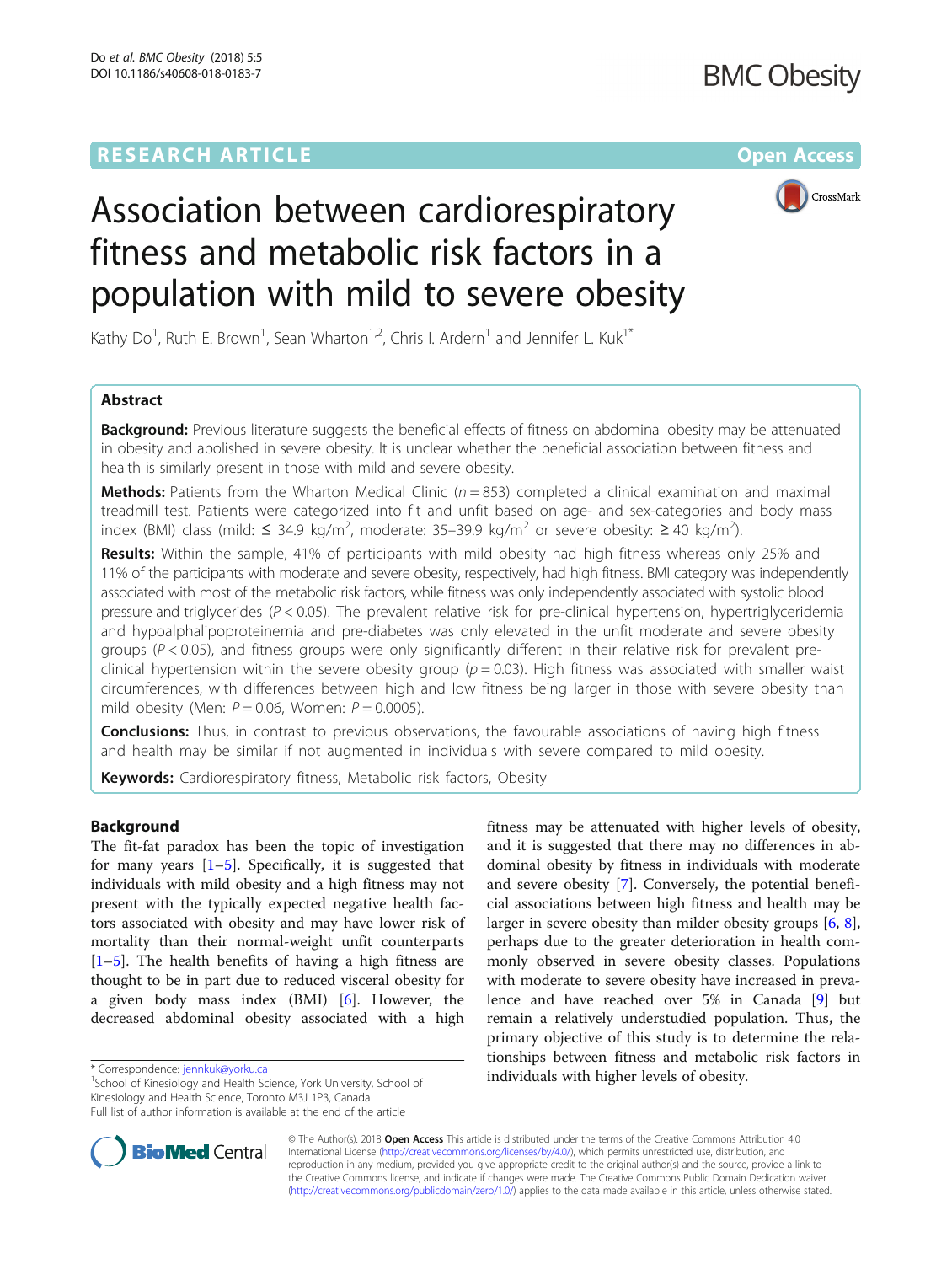# Methods

# Participants

The sample included 853 patients with obesity who attended the Wharton Medical Clinic. Participants were included if they underwent measurements of blood pressure, general blood work and a standardized treadmill test during their first 3 months of enrolling at the weight management centre. All participants provided written informed consent knowing their decision to participate would not alter the care provided and that they could withdraw consent at any time. York University Institutional Review Board approved the study protocol used (Certificates: 2013–123 and #e2017–166). The datasets generated and analyzed during the current study are not publicly available due to privacy laws associated with medical data but are available with a data sharing agreement as approved by the relevant institutional ethics committee and the health information custodian (S. Wharton).

# Clinical examination

Blood samples were obtained via venipuncture after at least an 8 h fast to assess triglycerides, glucose, and high density lipoprotein (HDL) cholesterol using standard procedures by certified medical laboratories. Blood pressure was measured manually at the clinic by trained technicians. Preclinical hypertension was defined as blood pressure  $\geq$  130/85 mmHg or use of hypertensive medications. Preclinical hypertriglyceridemia was defined as triglyceride  $> 1.7$  mM or use of lipid medications. Preclinical hypoalphalipoproteinemia was defined as HDL levels less than 1.0 mM in men or 1.3 mM in women or use of lipid medications. Prediabetes was defined as glucose  $\geq 5.6$  mM or use of diabetes medications. Waist circumference was measured at the midpoint between the superior iliac spine and lowest rib [[10\]](#page-5-0). BMI was used to categorize obesity levels: mild: BMI 30-24.9 kg/m<sup>2</sup>, moderate: BMI 35-39.9 kg/m<sup>2</sup> and severe: BMI  $\geq 40 \text{ kg/m}^2$  [\[11](#page-5-0)].

Maximal oxygen uptake  $(VO_{2max})$  was estimated from a graded multistage treadmill Bruce protocol. Treadmill time was used to predict  $VO_{2max}$  using sex-specific equations  $[12, 13]$  $[12, 13]$  $[12, 13]$  $[12, 13]$  $[12, 13]$ . Participants were stratified by fitness based on standard age- and sex- specific  $VO_{2max}$  cutoffs: unfit (< 20th percentile) or fit ( $\geq$  20th percentile) [\[14](#page-5-0)].

# Statistical analysis

ANOVA and chi-squared tests were used to determine group differences in participant characteristics. Differences in health risk between mild, moderate or severe obesity groups by fitness groups were assessed using generalized linear models with obesity class (continuous term) and fitness main effect and interaction terms adjusting for age, sex and relevant medication use (diabetes, lipid or blood pressure). When the interaction term was not significant, the model was re-run without the interaction term. When the interaction or obesity group and/or fitness main effect was observed, the least squared means were reported for the obesity-fitness groups with least squared difference post hoc tests to assess group differences.

The relative risk for prevalent preclinical risk factors for the obesity and fitness groups was assessed using main effects and interaction terms adjusting for age and sex using the method proposed by Zou [[15\]](#page-5-0). When the interaction term was not significant, the model was rerun without the interaction term. When the interaction or obesity and/or fitness main effect was observed, a least squared difference post hoc was conducted to assess group differences. Analyses were performed using SAS v9.4 (SAS Institute, Cary, NC).

# Results

Within the sample, 41% of participants with mild obesity were fit whereas only 25% and 11% of the participants with moderate and severe obesity, respectively, were considered fit (Table [1](#page-2-0)). Individuals with high fitness tended to be younger (47.6 vs 51.4 years), had a lower BMI (35.8 vs.  $41.1 \text{ kg/m}^2$ ) and more likely to be female  $(84.4 \text{ vs } 75.9\%, P < 0.05).$ 

The mean blood pressure, glucose, triglycerides and HDL adjusted by age and sex stratified by BMI and fitness category are shown in Fig. [1](#page-3-0). As expected, BMI category was independently associated with most of the metabolic risk factors, while fitness was independently associated with SBP and triglycerides ( $P < 0.05$ ). There were no significant differences between fitness groups within a BMI category  $(P > 0.05)$ . Further, there were no significant differences between obesity groups within the fit category for any of the metabolic variables ( $P < 0.05$ ). Unfit, severe obesity groups had significantly worse metabolic profiles as compared to the fit mild obesity group  $(P < 0.05)$  and the unfit mild obesity group (except triglycerides,  $P < 0.05$ ).

Those with low fitness and higher obesity tended to have a larger waist circumference (Fig. [2](#page-3-0)). There was a significant BMI x fitness interaction, indicating that the differences in waist circumference between fitness groups were greater in those with higher obesity classes in men ( $P = 0.06$ ) and women ( $P = 0.0005$ ). However, the difference in waist circumference between fitness groups only attained significance in the moderate (Fit versus Unfit: 112.1 versus 116.5 cm,  $P = 0.001$ ) and severe (Fit versus Unfit: 119.6 versus 129.2 cm,  $P < 0.0001$ ) obesity groups in women.

The prevalent relative risk for pre-clinical hypertension, hypertriglyceridemia and hypoalphalipoproteinemia and pre-diabetes was only elevated in the unfit moderate and severe obesity groups as compared to fit and unfit groups with mild obesity (Fig. [3,](#page-4-0)  $P < 0.05$ ). The only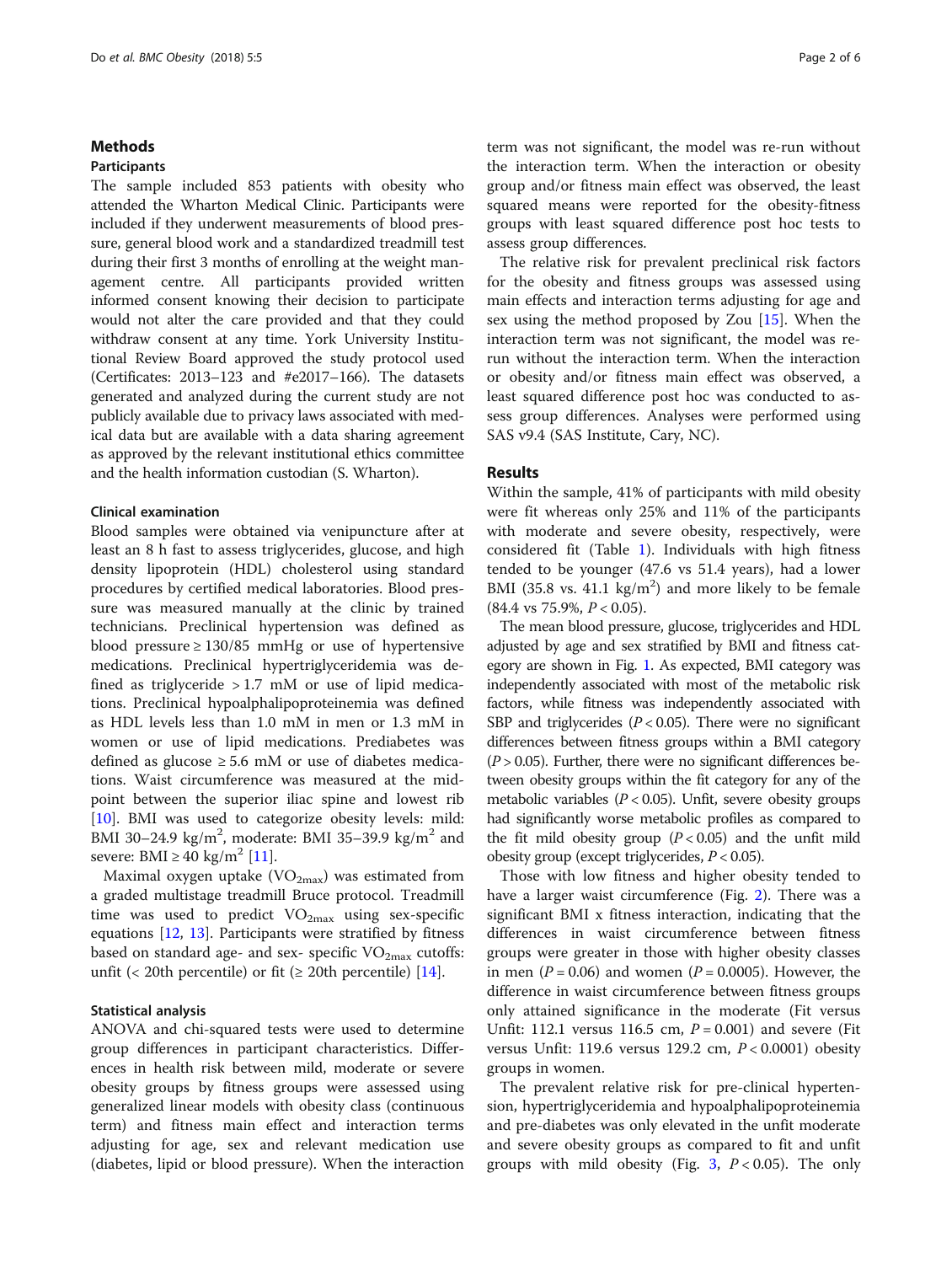$RMI$ 

<span id="page-2-0"></span>

| Table 1 Participant characteristics stratified by BMI group and fitness |                            |                            |                             |                             |                            |                          |
|-------------------------------------------------------------------------|----------------------------|----------------------------|-----------------------------|-----------------------------|----------------------------|--------------------------|
|                                                                         | Mild Obesity               |                            | Moderate Obesity            |                             | Severe Obesity             |                          |
|                                                                         | Fit                        | Unfit                      | Fit                         | Unfit                       | Fit                        | Unfit                    |
| Ν                                                                       | 107                        | 151                        | 60                          | 181                         | 38                         | 316                      |
| Age (y)                                                                 | $51.0(10.5)^{bce}$         | 54.8(11.0) <sup>acef</sup> | 43.9(11.2) <sup>abdf</sup>  | 53.5(11.9) <sup>cef</sup>   | 44.0(11.9) <sup>abdf</sup> | $48.5(11.4)^{b-e}$       |
| Sex (%female)                                                           | 80.4                       | 75.5                       | 90.0                        | 77.9                        | 86.8                       | 75.0                     |
| BMI (kg/m <sup>2</sup> )                                                | $32.2(1.6)^{b-f}$          | $32.5(2.0)^{c-f}$          | $37.2(1.5)$ <sup>abef</sup> | $37.4(1.4)$ <sup>abef</sup> | $43.7(3.2)^{a-d,f}$        | $47.4(6.6)^{a-e}$        |
| VO <sub>2max</sub> (ml/kg/min)                                          | $36.6(4.1)$ <sup>bdf</sup> | $21.6(6.1)^{ace}$          | $35.6(1.7)$ <sup>bdf</sup>  | $20.5(6.1)^{ace}$           | $35.6(3.1)$ <sup>bdf</sup> | $20.4(6.2)^{a-c,e}$      |
| Glucose (mM)                                                            | $5.7(1.4)^f$               | $5.8(1.3)^{f}$             | $5.7(1.4)^f$                | $6.0(1.3)^{f}$              | $5.8(1.1)^f$               | $6.3(1.9)^{a-e}$         |
| HDL (mM)                                                                | $1.3(0.4)^{cdf}$           | $1.4(0.4)^{cdf}$           | $1.2(0.3)$ <sup>ab</sup>    | $1.2(0.3)$ <sup>ab</sup>    | 1.3(0.3)                   | $1.2(0.3)$ <sup>ab</sup> |
| Triglycerides (mM)                                                      | $1.4(0.9)$ <sup>df</sup>   | $1.5(0.9)^f$               | $1.4(0.9)^f$                | $1.7(0.8)^a$                | 1.5(0.9)                   | $1.8(1.0)^{a-c}$         |
| SBP (mmHg)                                                              | $125(12)$ <sup>df</sup>    | $128(14)$ <sup>af</sup>    | $125(13)$ <sup>df</sup>     | $131(13)^{a,c,f}$           | $128(12)^{f}$              | $135(14)^{a-e}$          |
| DBP (mmHg)                                                              | $78(7)$ <sup>df</sup>      | $79(8)$ <sup>f</sup>       | $78(7)$ <sup>df</sup>       | $80(10)^{act}$              | $81(10)^{t}$               | $83(9)^{a-e}$            |

Mild Obesity (BMI: 30–34.9 kg/m<sup>2</sup>); Moderate obesity (BMI: 35–39.9 kg/m<sup>2</sup>); Severe obesity (BMI: ≥ 40 kg/m<sup>2</sup>). Fit: top 80th percentile for age and sex categories BMI body mass index, VO<sub>2max</sub> maximal oxygen consumption, HDL high density lipoprotein, SBP systolic blood pressure, DBP diastolic blood pressure, T2D type 2 diabetes <sup>a</sup>Significantly different compared to fit-mild obesity ( $P < 0.05$ )

T2D Med (%) 12.1<sup>df</sup> 18.5 18.3 23.2<sup>a</sup> 18.4 25.9<sup>ac</sup> BP Med (%) 31.8<sup>d,f</sup> 40.4<sup>d,f</sup> 28.3<sup>d,f</sup> 55.8<sup>a-c,e</sup> 23.7<sup>d,f</sup> 55.1a-c,e Lipid Med (%) 30.8 37.1<sup>c</sup> 21.7<sup>bdf</sup> 40.9<sup>ce</sup> 21.1<sup>df</sup> 37.7<sup>ce</sup>

 $b$ Significantly different compared to unfit-mild obesity ( $P < 0.05$ )

<sup>c</sup>Significantly different compared to fit-moderate obesity ( $P < 0.05$ )

<sup>d</sup>Significantly different compared to unfit-moderate obesity ( $P < 0.05$ )

 $\rm ^e$ Significantly different compared to fit-severe obesity ( $P < 0.05$ )

<sup>t</sup>Significantly different compared to unfit-severe obesity ( $P < 0.05$ )

difference between fitness groups within a given BMI category was in the relative risk for prevalent pre-clinical hypertension within the severe obesity group (Fit versus Unfit RR: 0.77, 0.59–0.99,  $p = 0.047$ ).

# **Discussion**

To our knowledge, this is the first study to demonstrate that the association between fitness and health may be similar if not augmented in individuals with severe obesity as compared to mild obesity and extends previous research done in populations with normal weight, overweight and mild obesity. Further, we suggest that these differences in health risk by fitness may be related with differences in waist circumference.

High fitness is commonly defined in the health literature as being in the top 80% of an age- and sex- category as this is the threshold often reported as being associated with the greatest gains in health benefits [[1,](#page-5-0) [2\]](#page-5-0). This means that the 10% prevalence of high fitness observed in those with severe obesity is 8 times lower than what would be expected in the general population. Within the present study, fitness was predicted using symptom-limited treadmill testing. Therefore, some individuals may have stopped due to problems such as musculoskeletal pain which is shown to be more likely in populations with obesity [[16\]](#page-5-0) rather than cardiovascular fatigue. Also, certain medications that are more prevalent in populations

with obesity, such as beta blockers, can influence heart rate and blood pressure and increase the likelihood of experiencing early cardiovascular fatigue during exercise [\[17](#page-5-0)]. Given that our sample comprised individuals with higher levels of obesity who are likely to have more health problems, our ability to accurately identify patients with high fitness may have been reduced. Nevertheless, the concept that an individual can present with high fitness despite severe obesity is a novel observation that has important clinical and public health implications.

Several studies have demonstrated a positive association between obesity and metabolic risk factors, as well as an inverse association between fitness and metabolic risk [[2,](#page-5-0) [3](#page-5-0)]. These observations are largely limited to populations consisting of mainly normal weight, overweight and mild obesity [\[1](#page-5-0), [2\]](#page-5-0). Borodulin et al. [\[8](#page-5-0)] and Lee et al. [\[6\]](#page-5-0) demonstrated that there was a stronger association between CRF and systolic blood pressure with increasing levels of adiposity. Conversely, data from the Aerobics Centre Longitudinal Study suggest that the association between fitness and blood pressure may be weaker in those with greater obesity  $[18]$  $[18]$ . We extend these findings to demonstrate that the benefits of fitness for most of the metabolic risk factors are similar for all obesity classes. The lone exception was that those with severe obesity, individuals who were fit were less likely to have pre-clinical or clinical hypertension than those were unfit.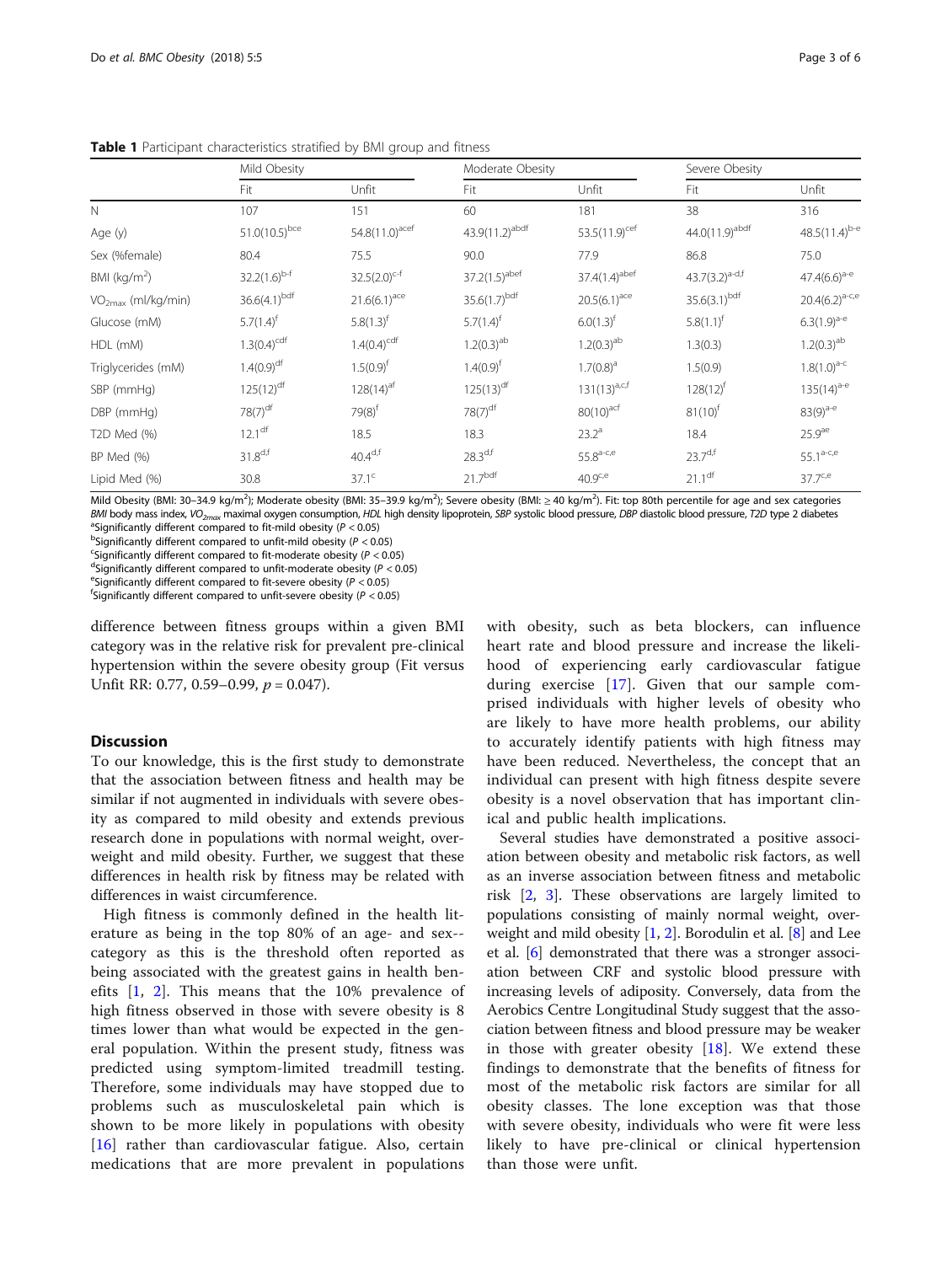<span id="page-3-0"></span>

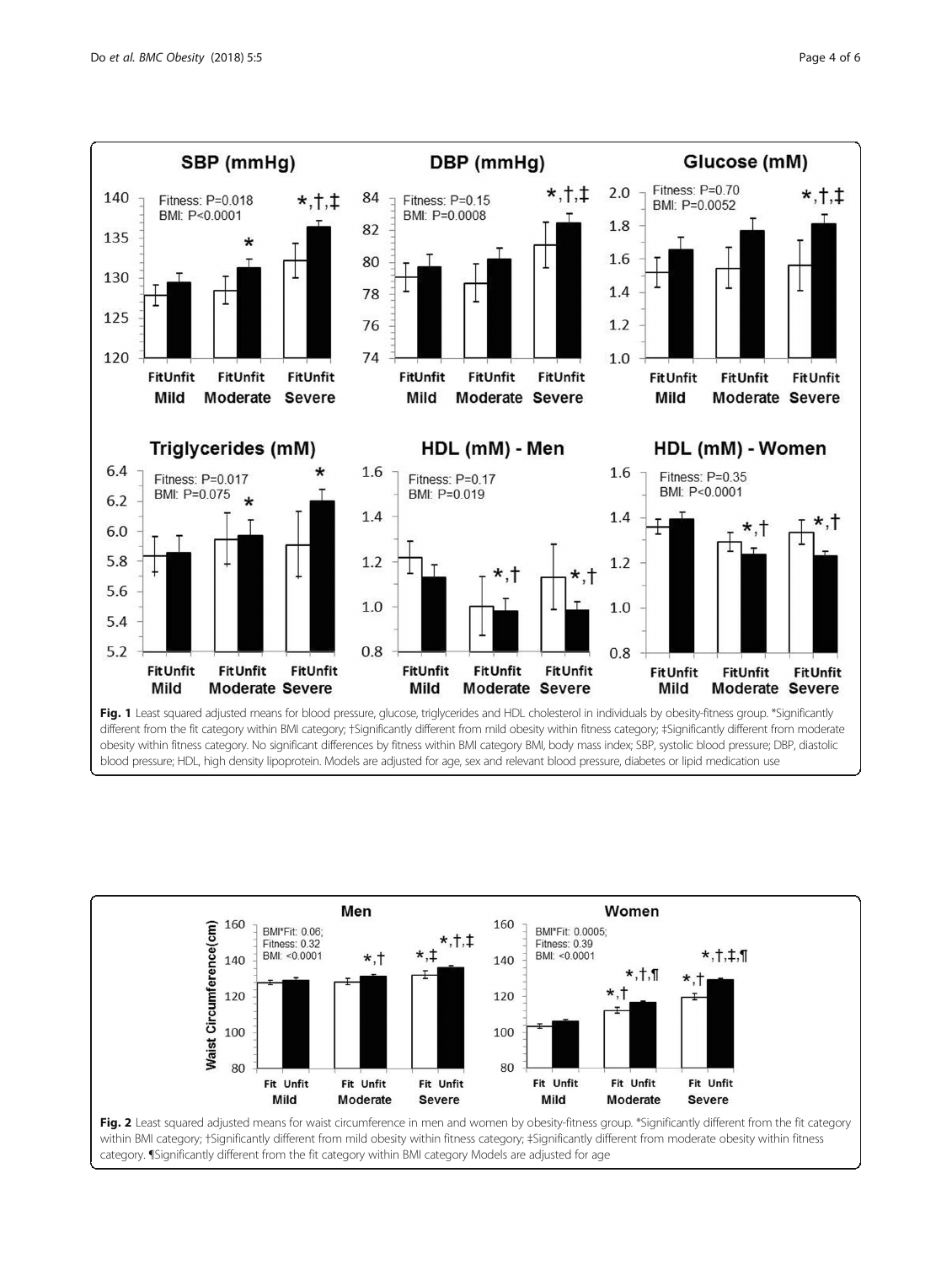<span id="page-4-0"></span>

The health effects of fitness are suggested to be mediated in part through the positive health benefits of engaging in regular physical activity [[2\]](#page-5-0). Physical activity has been shown to improve fasting glucose by increasing the rate of glucose uptake in skeletal muscle [[19](#page-5-0)] and improve lipid metabolism through increases in lipoprotein lipase in both skeletal muscle and adipose tissue [\[20](#page-5-0)]. As individuals with severe obesity are more likely to have deteriorations in these metabolic risk factors, it may not be surprising that the benefits of fitness may also extend to those with severe obesity. Nevertheless, in our study and others [\[18,](#page-5-0) [21](#page-5-0), [22](#page-5-0)], obesity was more strongly associated with metabolic health risk than fitness. However, it should be of note that within the fit individuals, those with severe obesity did not have significantly elevated glucose, blood pressure or lipids as compared to those with mild obesity. This supports the potentially important health benefits of having a high fitness level, particularly for those with severe obesity.

The beneficial effects of fitness on health may also be attributed to differences in abdominal obesity. Wong et al. [[5\]](#page-5-0) report that in men the differences in visceral obesity with high fitness are reduced with increasing BMI and may be completely abolished at a BMI of ≥35 kg/m<sup>2</sup>. This would suggest that the benefits of fitness should be

attenuated with those with moderate and severe obesity. However, our results in women and to a lesser degree in men, demonstrate that there was a greater difference in waist circumference between fitness groups in the moderate and severe obesity group than the mild obesity group: an observation that mirrors our results for metabolic health. These differences may in part steam from the sex or other demographic differences between the ACLS and WMC populations studied, but may suggest that fitness may be particularly important for women with obesity. However, these primary observations need further investigation for confirmation.

The strengths and limitations of our study warrant mention. Although this study used a larger sample size with higher levels of obesity than previous studies, the cross sectional design of our study does not allow us to infer causality. Also, we were unable to adjust for other factors such as physical activity, ethnicity, smoking status, and education as these variables were not consistently reported within our clinical population.

# Conclusions

With the increasing prevalence of obesity [[23](#page-5-0)], efforts to understand variation in health risk within this